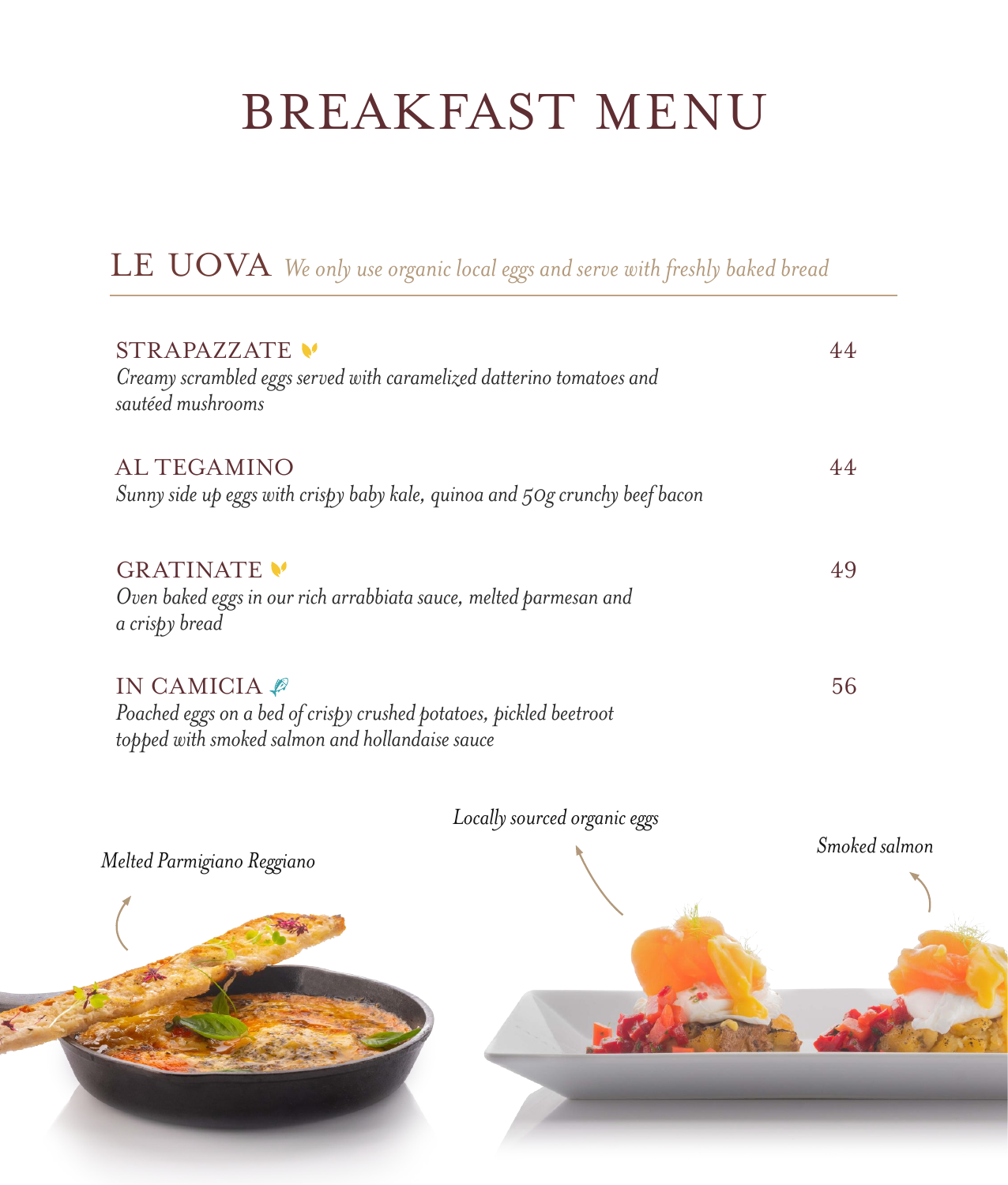| BUDINO di CHIA LE<br>Flavored chia seeds soaked in layers of coconut yoghurt, pomegranate<br>and apple spinach pureé           | 32                |
|--------------------------------------------------------------------------------------------------------------------------------|-------------------|
| AVENA al BOSCO VI<br>Overnight almond milk marinated oats topped with sunflower seeds, chia<br>and linseed with fresh berries  | 39                |
| YOGURT e GRANOLA VI<br>Greek yogurt with homemade granola, fresh wild berries and a combination of<br>chia and sunflower seeds | 39                |
| ACAI e ANACARDI LA<br>100% natural acai layered with our homemade cashew butter, granola<br>and fresh berries                  | 42                |
|                                                                                                                                | Chia seeds soaked |
| Homemade granola<br>Overnight marinated oats                                                                                   | for 12 hours      |

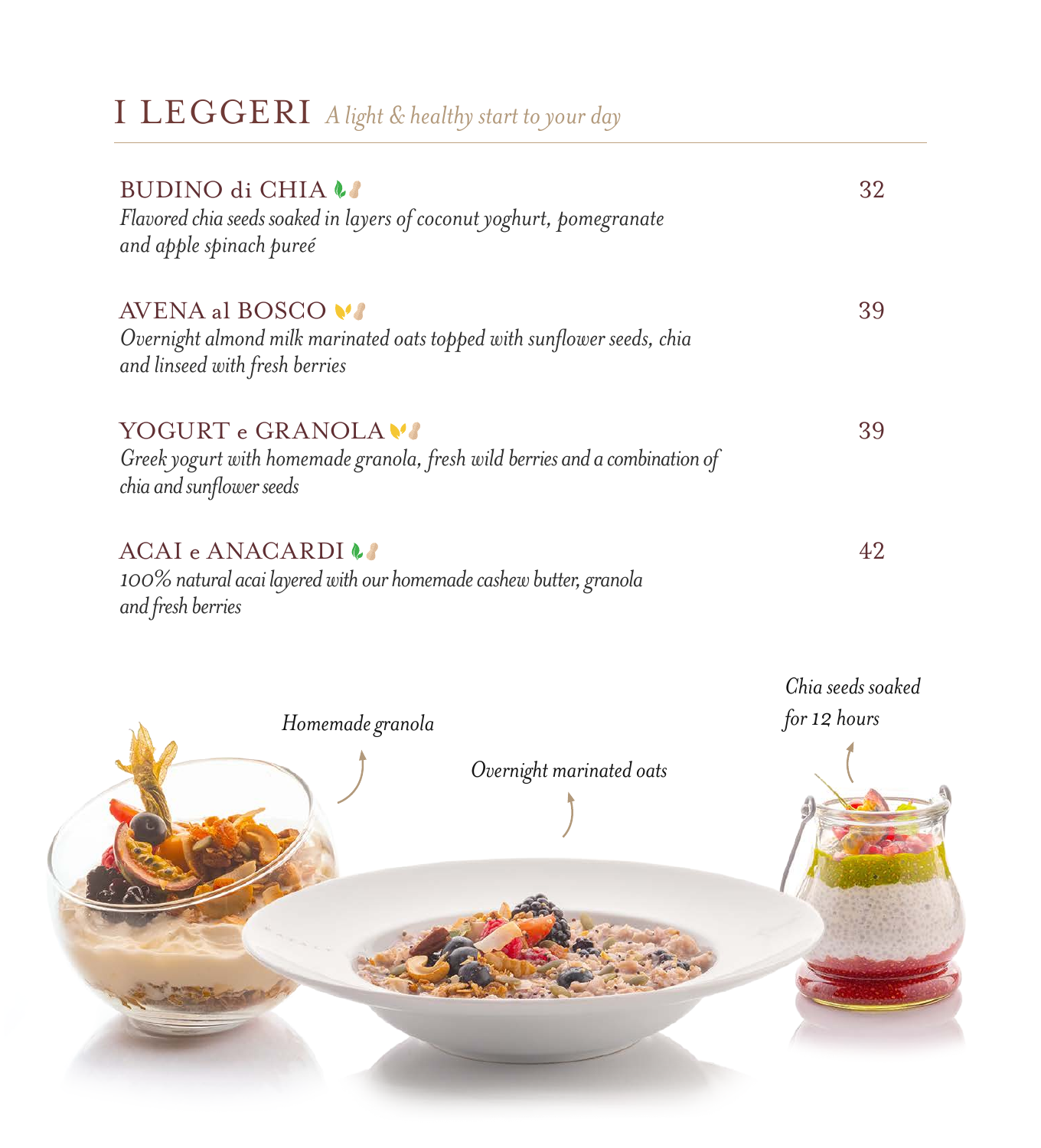DAL PANETTIERE Fresh homemade bread from the baker

| POMODORO e PROVOLONE TOAST                                                                           | 39                              |
|------------------------------------------------------------------------------------------------------|---------------------------------|
| Toasted Otto bread with organic cherry tomatoes and melted provolone cheese                          |                                 |
| VEGETARIANO <sup>V</sup>                                                                             | 42                              |
| Ciabatta bread filled with grilled zucchini, eggplant, tomatoes and<br>melted provolone cheese       |                                 |
| LA TORTA RUSTICA                                                                                     | 42                              |
| Puff pastry tart with baby kale, beef bacon and buffalo ricotta<br><b>or</b>                         |                                 |
| Puff pastry tart with fresh baby mushrooms, kale and buffalo ricotta                                 |                                 |
| <b>BOMBOLONE PROVOLONE</b>                                                                           | 54                              |
| Brioche bun gratinated with an egg on top, served with provolone cheese<br>and 60g crispy beef bacon |                                 |
| <b>BOMBOLONE SALMONE</b>                                                                             | 56                              |
| Brioche bun with avocado and smoked salmon, gratin egg on top                                        |                                 |
|                                                                                                      | All our dishes is served with   |
| Puff pastry tart                                                                                     | caramelized mushroom and tomato |
|                                                                                                      |                                 |

Buffalo ricotta

Cripsy beef bacon

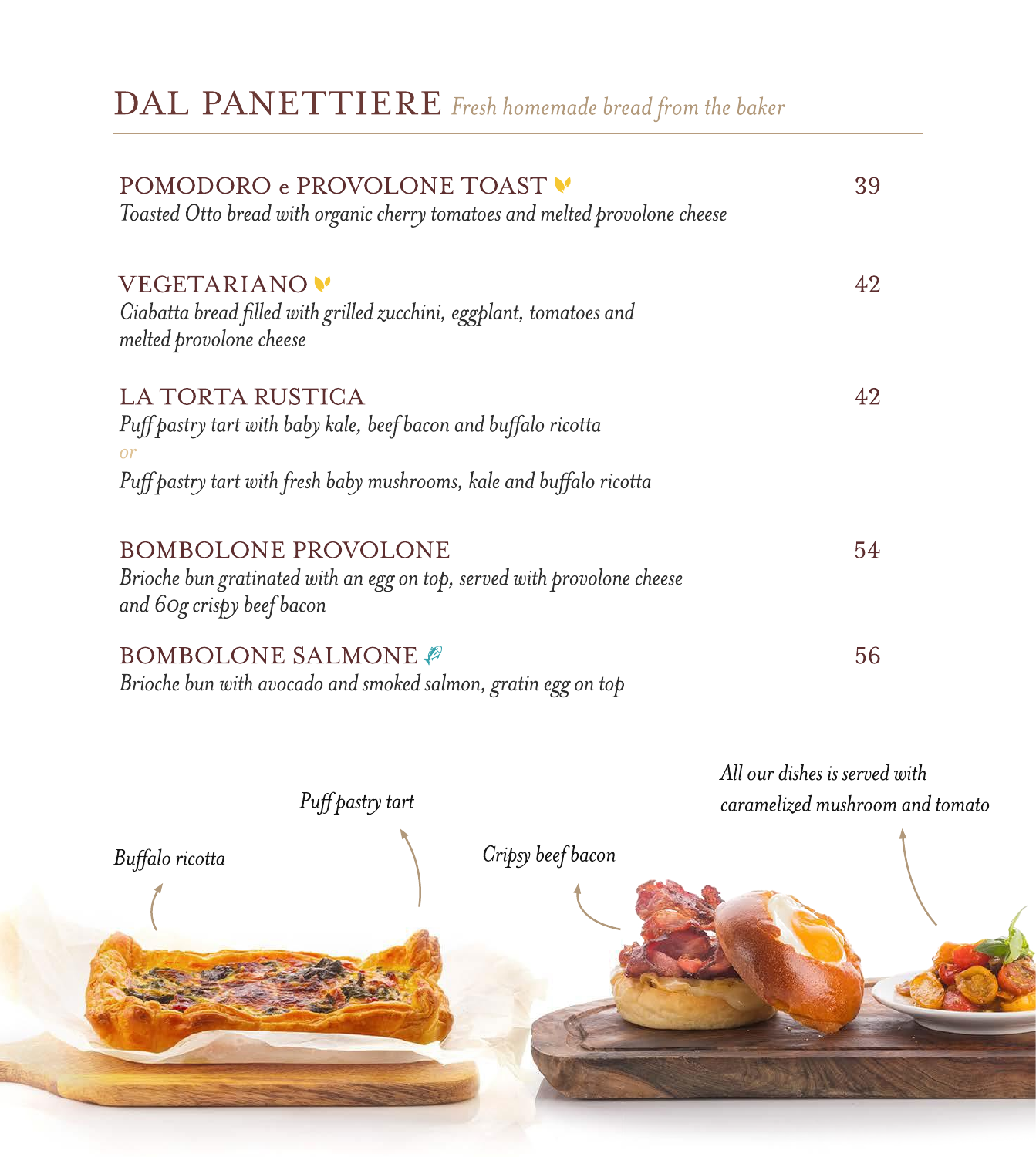## I DOLCI *A sweet start to your day*

LA CRÊPE V *Crêpes filled with homemade blood orange marmalade served with riccota cream and shredded dark chocolate* 

#### TORTINO d'AVENA ai FRUTTI VI

*Oatmeal cake with wild berries and Madagascar vanilla cream*

*Organic rolled oats Shredded dark chocolate Homemade marmalade Madagascar vanilla cream*

29

29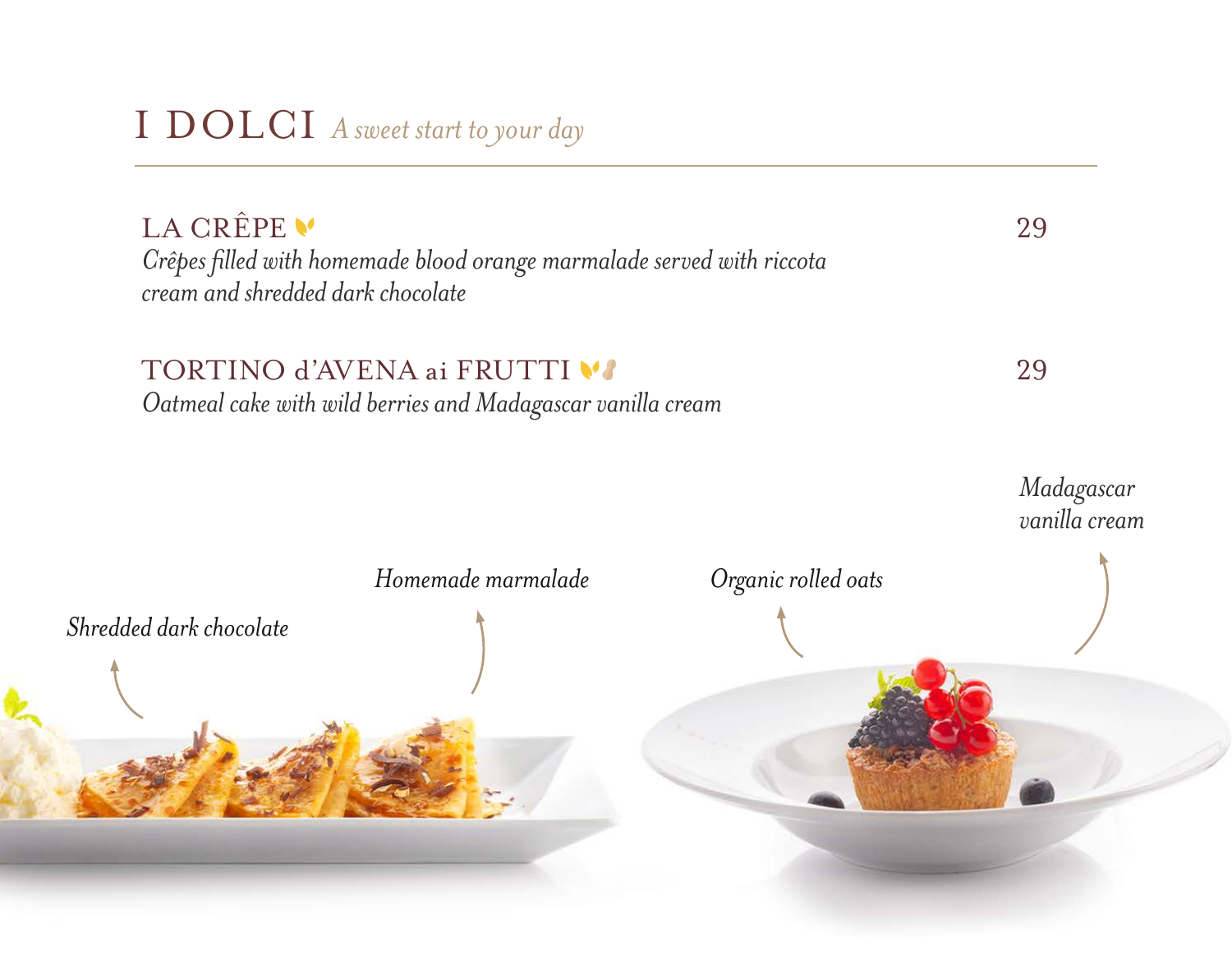## GLI SFOGLIATI *Our viennoiserie, are baked fresh from the morning*

15

15

15

CORNETTO V *Freshly baked crisp golden croissant*

#### ALMOND CROISSANT V

*Freshly baked crisp golden croissant infused with almond*

#### PISTACHIO CROISSANT V

*Freshly baked crisp golden croissant infused with pistachio*